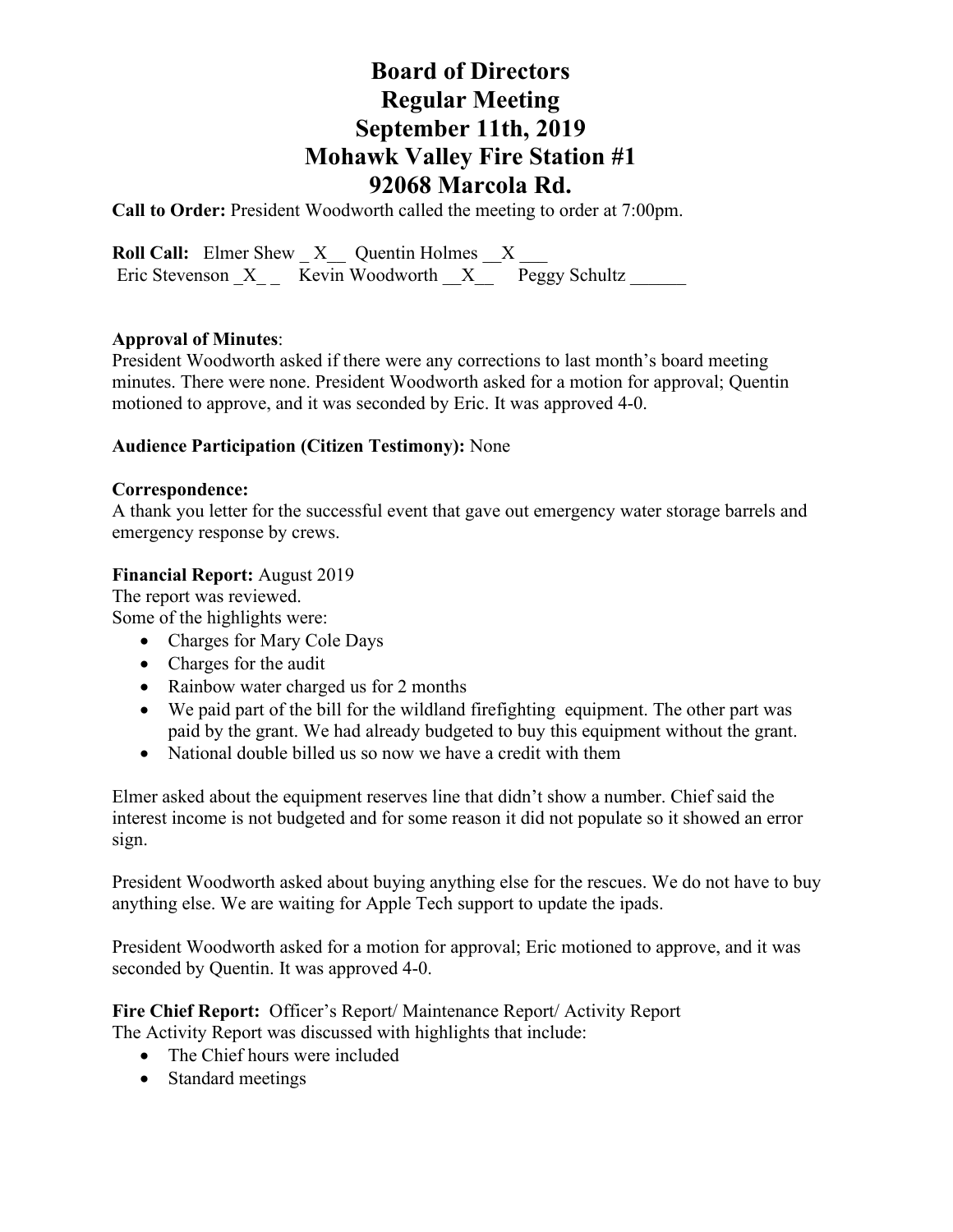# **Board of Directors Regular Meeting September 11th, 2019 Mohawk Valley Fire Station #1 92068 Marcola Rd.**

- The church pastor and congregation agreed to have the old building used for live fire training. We do not plan to burn it until after fire season. It was verified we will have enough water.
- 5 recruits are starting academy
- Slow month other than 11 calls during the thunderstorm
- Total calls for the year are over what they were at this time last year

### **Maintenance Report**

The Maintenance Report was discussed with highlights that include:

- Sent both rescues back to graphic shops for repair. There is problem with the lettering bubbling but not the striping. The letters have been done twice now but still bubbling. It was suggested that we call 3m directly to find out why it is happening and getting it fixed.
- Circuit breaker failed on one of the rescues. It was under warranty to get fixed.
- Moss control and gutter cleaning
- We ran the rain gauge once a month for NOAA
- Order mobile radio equipment.

President Woodworth asked about what happens to the old radios. We are taking 8 out of service. We will use the old radios for training.

### **Old Business**:

### 1. Station 2

The county now wants the taxes paid on new lot. If we wait until November, then the process starts all over. Chief requested we pay the taxes of \$645.66 directly to the county. Once paid the title can be signed over. Eric suggested this get ran by the attorney first. President Woodworth asked for a motion approval; Quentin motioned to approved, and it was seconded by Elmer. It was approved 4-0.

### 2. Project Update

No word on the engine except for the pictures in the board member's packets. We are planning on writing a grant to get a fence around the training grounds. Most of the project updates were discussed throughout the meeting. There were kudos given to the staff to get the rescues up and running and putting the engine pictures in the packets.

### **New Business:**

### 1. Position Elections

A secretary/treasurer was still needed, and the board wanted Eric to be there before a decision was made. President Woodworth motioned to approve Eric as the new secretary/treasurer, it was seconded by Elmer. Peggy agreed via text message. It was approved 4-0. This new board position will be effective until August 2020.